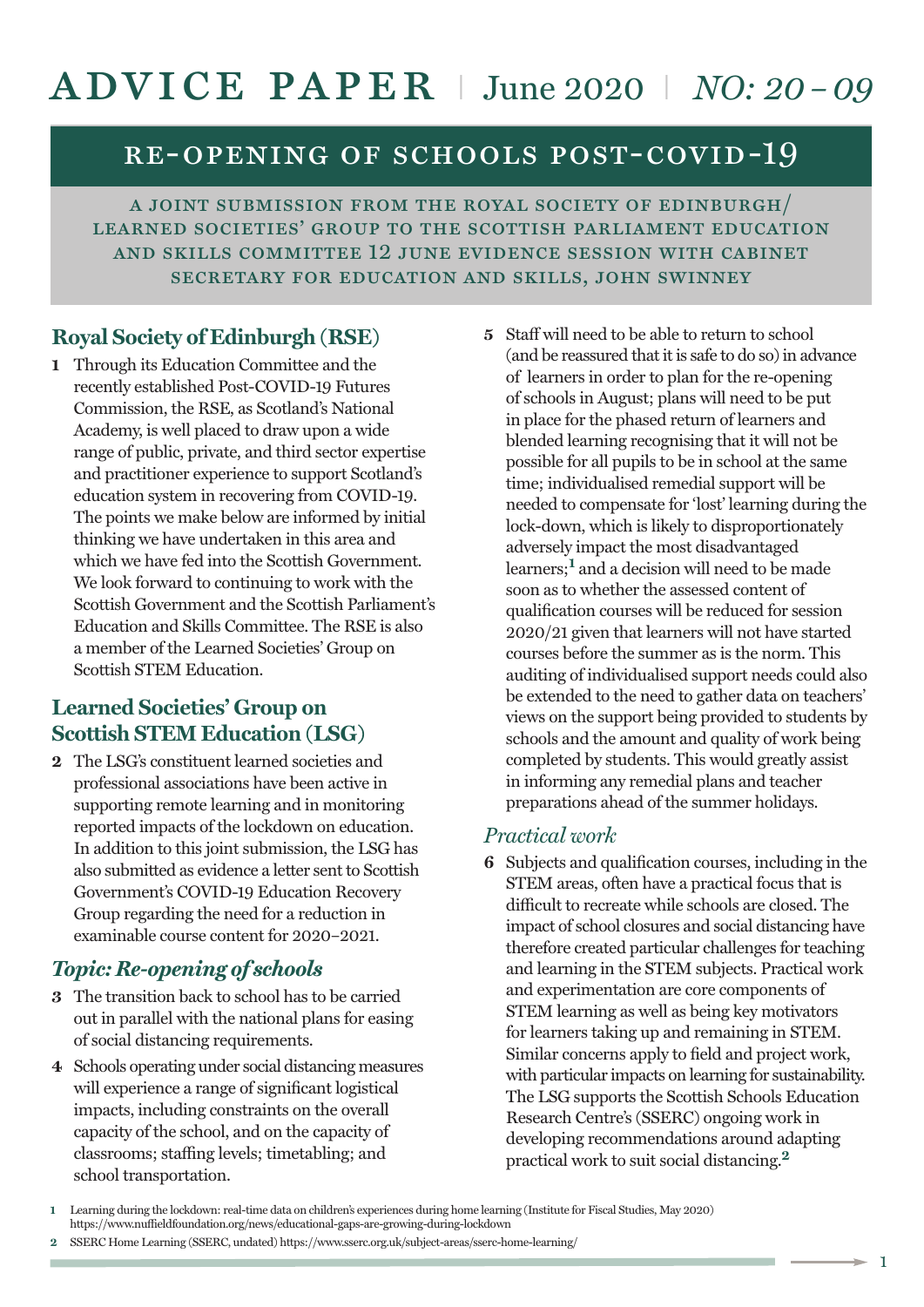*Re-opening of schools post-COVID-19: A joint submission from the Royal Society of Edinburgh/ Learned Societies' Group to the Scottish Parliament Education and Skills Committee 12 June evidence session with Cabinet Secretary for Education and Skills, John Swinney*

#### *Topic: Particular impacts on vulnerable children Disrupted schooling*

- **7** There is evidence that even short periods of disrupted or interrupted schooling can compromise pupil learning. While it is unclear how these impacts will manifest over a longer period of COVID-19 disruption, children from disadvantaged households tend to be disproportionately impacted by breaks in formal education which will likely exacerbate the attainment gap. Interrupted schooling has consequences for learner progression and what they can be expected to 'know' as they move to the next stage of schooling and, indeed, on to post-school destinations. These points have consequences for the individualised support that will need to be provided to learners as schools re-open.
- **8** The impact of interrupted and disrupted schooling, including loss of socialisation, will have implications for children's learning and wider development and is likely to lead to a widening of the attainment gap. The need for ongoing social distancing will present a number of logistical challenges both for schools and for children's parents and carers.
- **9** Protracted social distancing could hinder the various learning relationships that contribute to a learner's success and that are difficult to replicate in a digital setting, namely those between peers (i.e. peer-to-peer learning) and those between mentors and learners.
- **10** Meeting the learning needs of children with additional support needs will also present significant challenges under home working and blended approaches to learning.

## *Digital learning and inequalities*

**11** Digital learning provision has been intrinsic to supporting home learning during the lockdown, with schools and education authorities having responded very quickly to put in place arrangements for digital learning. However, reports have suggested that the extent to which learners are engaging in online learning varies significantly, and so there needs to be clear expectations with regard to 'attendance' and participation.

- **12** Alack of access to appropriate hardware/software, lack of connectivity and lack of skills and support means that a significant minority of learners will be disproportionately affected. In addition, the absence of good learning spaces will have had a negative impact on many learners. Again, it is children from poorer and/or disadvantaged households who are most likely to experience digital poverty and challenges around accessing the necessary technology, support and space to learn effectively.
- **13** If more extensive use is to be made of digital learning provision, consideration should be given to whether there is a need to develop high quality learning resources at the national level with a view to minimising both duplication of effort at the local level and demands on teachers.
- **14** It will be important to ensure that, as part of a blended approach to learning, digital provision is founded on effective pedagogy. It is commonly stated that young people are 'digital natives', confident with digital devices and the online environment, however, experience during the period of school closure so far has highlighted that this is generally not the case. Whilst many learners may be very familiar with tasks such as accessing YouTube videos and the use of social media, there is often a significant need for the development of the more complex skills required for effective online learning using the tools and apps designed for this purpose. For effective and efficient blended learning there is a need for training for both teachers and learners. **3**
- **15** It is also often assumed that the solution to problems associated with remote or blended learning can be best solved by improving access to the digital environment and to hardware. However, there is some evidence to suggest access to good quality textbooks and other print resources are a more effective tool for providing and improving learning. The use of good quality textbooks, guided through some more limited digital communication, may provide both more effective learning resources and better equity of access, since textbooks can be used more or less anywhere, anytime, regardless of limits on device time, WiFi, or broadband.

**<sup>3</sup>** These points are largely informed by discussions amongst the Institute of Physics in Scotland (IOPS) Education Committee, including the Open University's input, and amongst teachers joining IOPS webinar and Virtual Physics Staffroom sessions.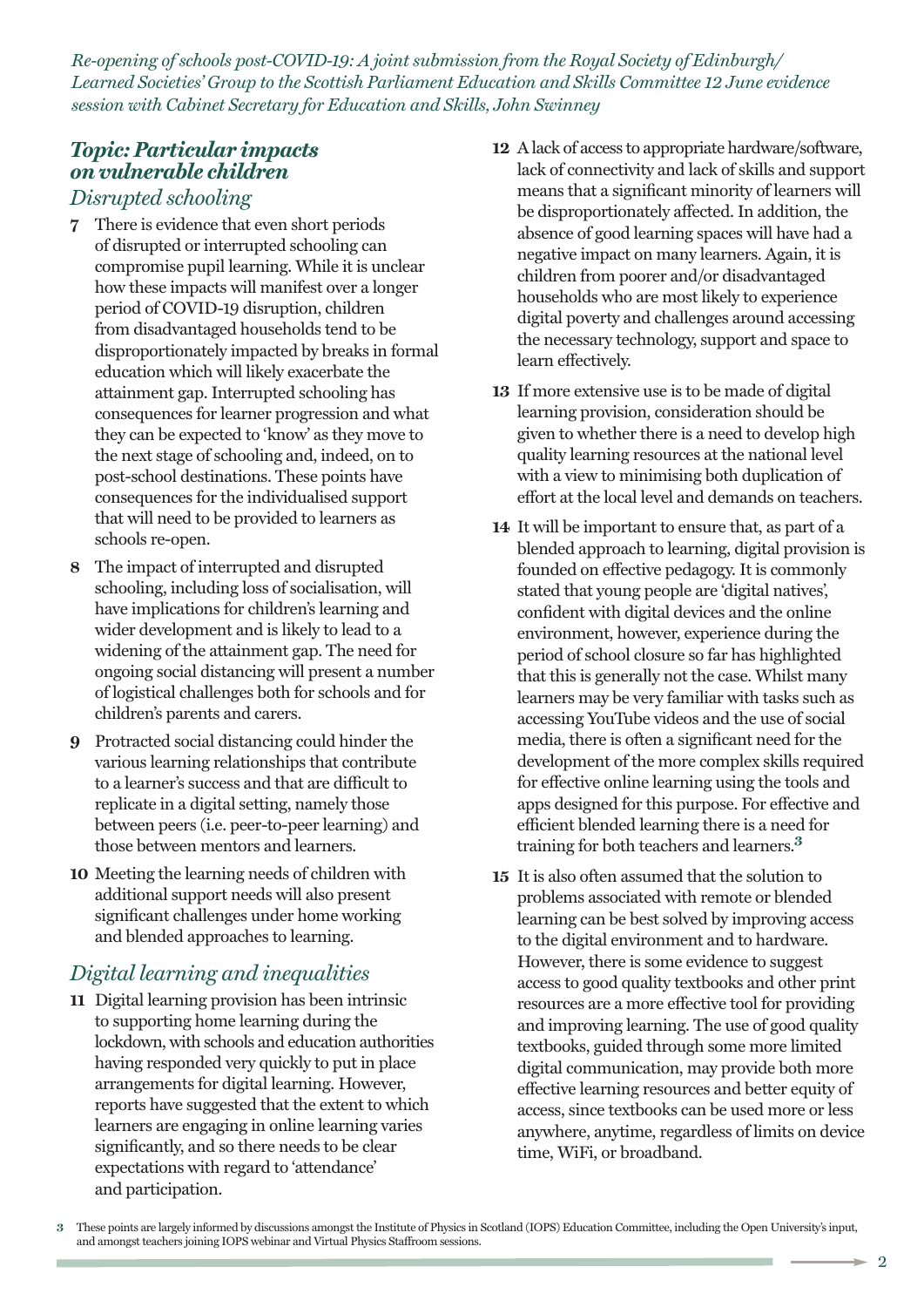*Re-opening of schools post-COVID-19: A joint submission from the Royal Society of Edinburgh/ Learned Societies' Group to the Scottish Parliament Education and Skills Committee 12 June evidence session with Cabinet Secretary for Education and Skills, John Swinney*

#### *Topic: Replacement of exam diet and impacts on learning and assessment over the next academic year*

#### *Assessment*

**16** The education system is having to find new ways of assessing learners in response to examinations having been cancelled. With the focus on teacher professional judgement informed by learners' prior performance, it will be important to ensure that checks and balances, including appropriate forms of moderation, are in place to ensure the objectivity, fairness and robustness of this approach; including the need to address the risk of unconscious bias, and to avoid any adverse impact for disadvantaged learners in particular.

## **Additional Information**

For further information, please contact Daria Tuhtar (dtuhtar@therse.org.uk).